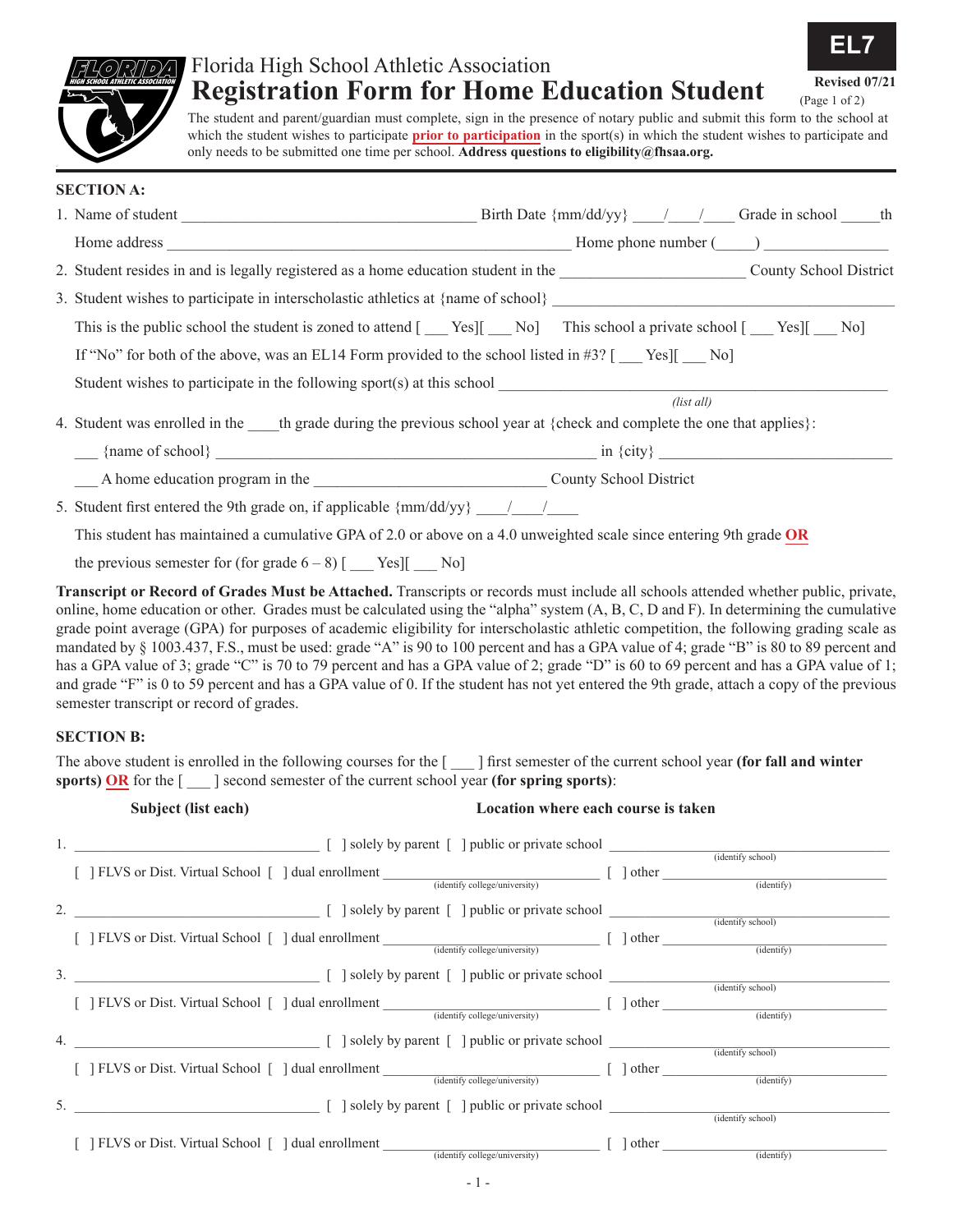

## Florida High School Athletic Association<br> **Registration Form for Home Education Student**

**EL7**

(Page 2 of 2)

The student and parent/guardian must complete, sign in the presence of notary public and submit this form to the school at which the student wishes to participate **prior to participation** in the sport(s) in which the student wishes to participate and only needs to be submitted one time per school. **Address questions to eligibility@fhsaa.org.**

| 6. |                                                                                                                                         |  |
|----|-----------------------------------------------------------------------------------------------------------------------------------------|--|
|    | [ ] FLVS or Dist. Virtual School [ ] dual enrollment (identify college/university) [ ] other ____________<br>$\overline{(identity)}$    |  |
|    |                                                                                                                                         |  |
|    | [ ] FLVS or Dist. Virtual School [ ] dual enrollment (identify college/university) [ ] other (identify (identify)                       |  |
| 8. |                                                                                                                                         |  |
|    | [ ] FLVS or Dist. Virtual School [ ] dual enrollment (identify college/university) [ ] other (identify (identify)                       |  |
|    | Is the student receiving any form of educational services from any other school (i.e. a correspondence school, "umbrella school", other |  |
|    | online school, etc.) other than home education as defined in $\S$ 1002.41, Florida Statutes? [Yes] [No]                                 |  |
|    | If yes, answer the following <i>(use reverse side if more than one school)</i> :                                                        |  |
|    | (a) Name, address and phone number of the school providing the student with these services:                                             |  |
|    | (b) Are attendance records kept for this student? [ ___ Yes][ __ No]                                                                    |  |
|    | (c) Are transcripts kept for this student? $[\_\_\]$ Yes] $[\_\_\]$ No]                                                                 |  |

#### **Section C:**

I/we understand that through this document that I/we are registering our intent to participate in interscholastic athletics only in the sport(s) listed above for this member school of the Florida High School Athletic Association (FHSAA). I/we, therefore, agree that this student will be subject to and abide by all FHSAA rules, as well as the regulations of the school, pertaining to interscholastic athletic participation. I/we understand that if this student attends one school and participates in the interscholastic athletic program sponsored by another school, the student may be ineligible and may cause the team of which he/she is a member to forfeit contests and honors won. I/we understand that a student is considered to represent a team in competition if the student is dressed in uniform and available to participate in a contest. **I understand that I am swearing or affirming under oath to the truthfulness of the information provided and statements made on this form and that the punishment for knowingly making a false statement includes fines and/or imprisonment.**

 $(d)$  Will this student be awarded a diploma?  $[$  Yes][  $\sim$  No]

| Signature of Student                  | Date | STATE OF FLORIDA, COUNTY OF<br>Sworn to or affirmed before me on {date}<br>[Notary Seal:] |
|---------------------------------------|------|-------------------------------------------------------------------------------------------|
| Printed Name of Student               |      |                                                                                           |
| Signature of Parent/Legal Guardian    | Date | Signature of Notary                                                                       |
| Printed Name of Parent/Legal Guardian |      | Printed Name of Notary                                                                    |
|                                       |      | NOTARY PUBLIC<br>My commission expires:<br>.20                                            |
|                                       |      | Personally known to me                                                                    |
|                                       |      | OR Produced Identification                                                                |
|                                       |      | Type of Identification Produced                                                           |

**Signatures of student and parent/legal guardian must be notarized. Student transcripts or records of grades must be attached.**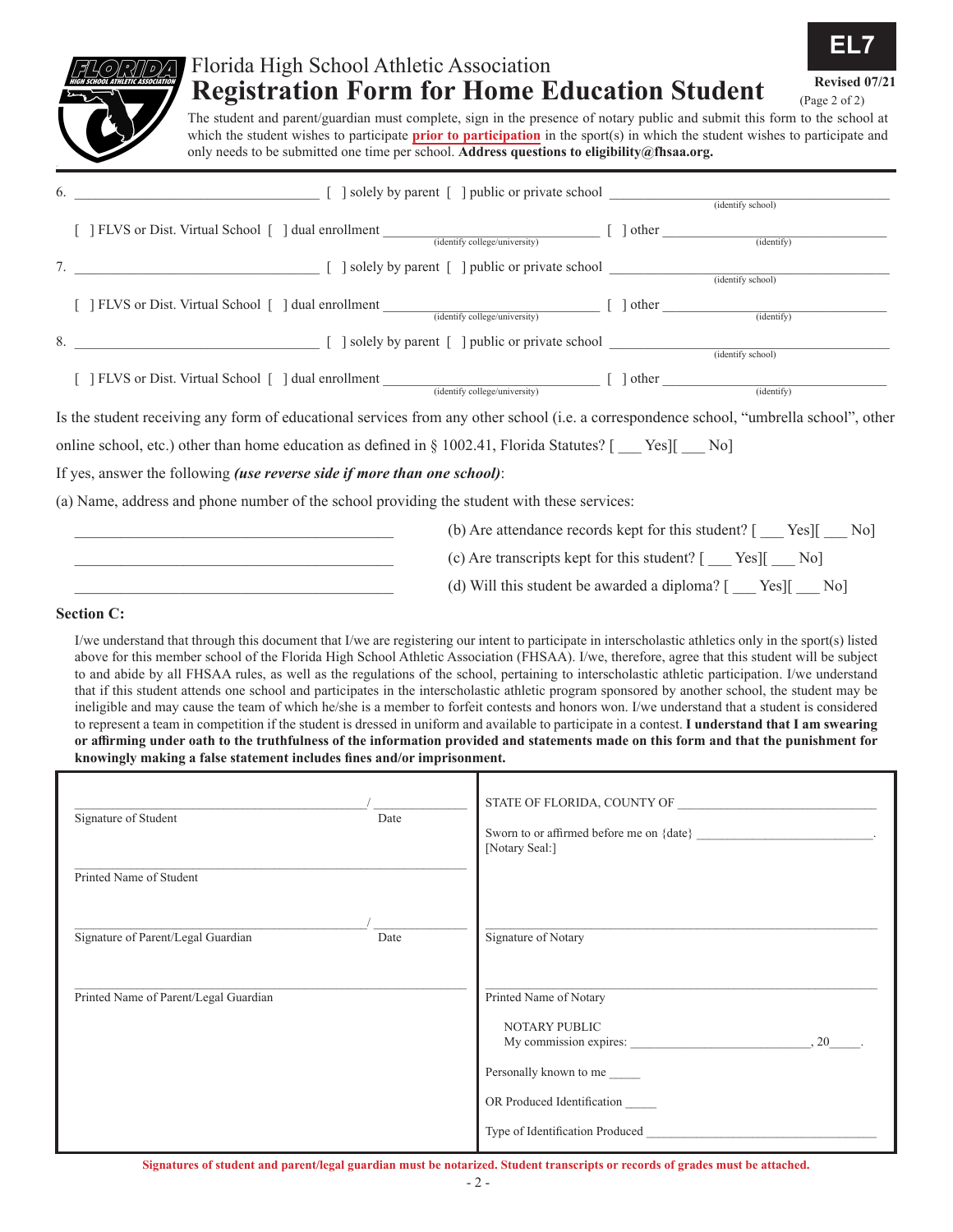

### Florida High School Athletic Association **Revised 07/21 Verification of Student Registration with Public School District Home Education Office**



**Section A** of this form must be completed by student's parent/legal guardian. **Section B** must be completed by the School District Home Education Office Coordinator and the completed form must be presented to the school at which the student wishes to participate. **This form must be completed each year. Address questions to eligibility@fhsaa.org.**

### **Section A: To Be Completed By the Parent/Legal Guardian (please print)**

| TO:            | County School District Home Education Office                                                                                              |                              |          |  |  |
|----------------|-------------------------------------------------------------------------------------------------------------------------------------------|------------------------------|----------|--|--|
| FROM:          | Name of Parent/Guardian                                                                                                                   | E-mail Address               |          |  |  |
| RE:            |                                                                                                                                           |                              |          |  |  |
|                | Student's Date of Birth $\{mm/dd/yy\}$ / /                                                                                                |                              |          |  |  |
|                | <b>Street Address</b>                                                                                                                     | City                         | Zip Code |  |  |
|                |                                                                                                                                           |                              |          |  |  |
|                | (Note: This document must be completed for the county in which the student resides. $\S$ 1002.41, F.S.)                                   |                              |          |  |  |
|                | Section B: To Be Completed By the School District Home Education Office Staff                                                             |                              |          |  |  |
|                | Name of County                                                                                                                            |                              |          |  |  |
|                | Our records reflect that this student has been registered with the Home Education Office in this school district since:                   |                              |          |  |  |
|                |                                                                                                                                           |                              |          |  |  |
| active status: | This student's annual evaluations have been submitted in accordance with applicable statutes and guidelines and he/she remains on         |                              |          |  |  |
|                | $[$ $\text{Yes}$ ][ $\text{No}$ ] Date: $\text{No}$                                                                                       |                              |          |  |  |
|                | This student is a new Home Education student, the date of his/her annual elvaluation will be: , 20                                        |                              |          |  |  |
|                | If you have questions or need additional information concerning this matter,<br>please call the School District Home Education Office at: | FOR DISTRICT OFFICE USE ONLY |          |  |  |
|                | {telephone number} $(\_\_)$                                                                                                               |                              |          |  |  |
|                | Signature of District Home Education Coordinator<br>Date                                                                                  |                              |          |  |  |

 $\_$  ,  $\_$  ,  $\_$  ,  $\_$  ,  $\_$  ,  $\_$  ,  $\_$  ,  $\_$  ,  $\_$  ,  $\_$  ,  $\_$  ,  $\_$  ,  $\_$  ,  $\_$  ,  $\_$  ,  $\_$  ,  $\_$  ,  $\_$  ,  $\_$ Printed Name of District Home Education Coordinator

 $\_$  ,  $\_$  ,  $\_$  ,  $\_$  ,  $\_$  ,  $\_$  ,  $\_$  ,  $\_$  ,  $\_$  ,  $\_$  ,  $\_$  ,  $\_$  ,  $\_$  ,  $\_$  ,  $\_$  ,  $\_$  ,  $\_$  ,  $\_$  ,  $\_$ e-mail Address of District Home Education Coordinator